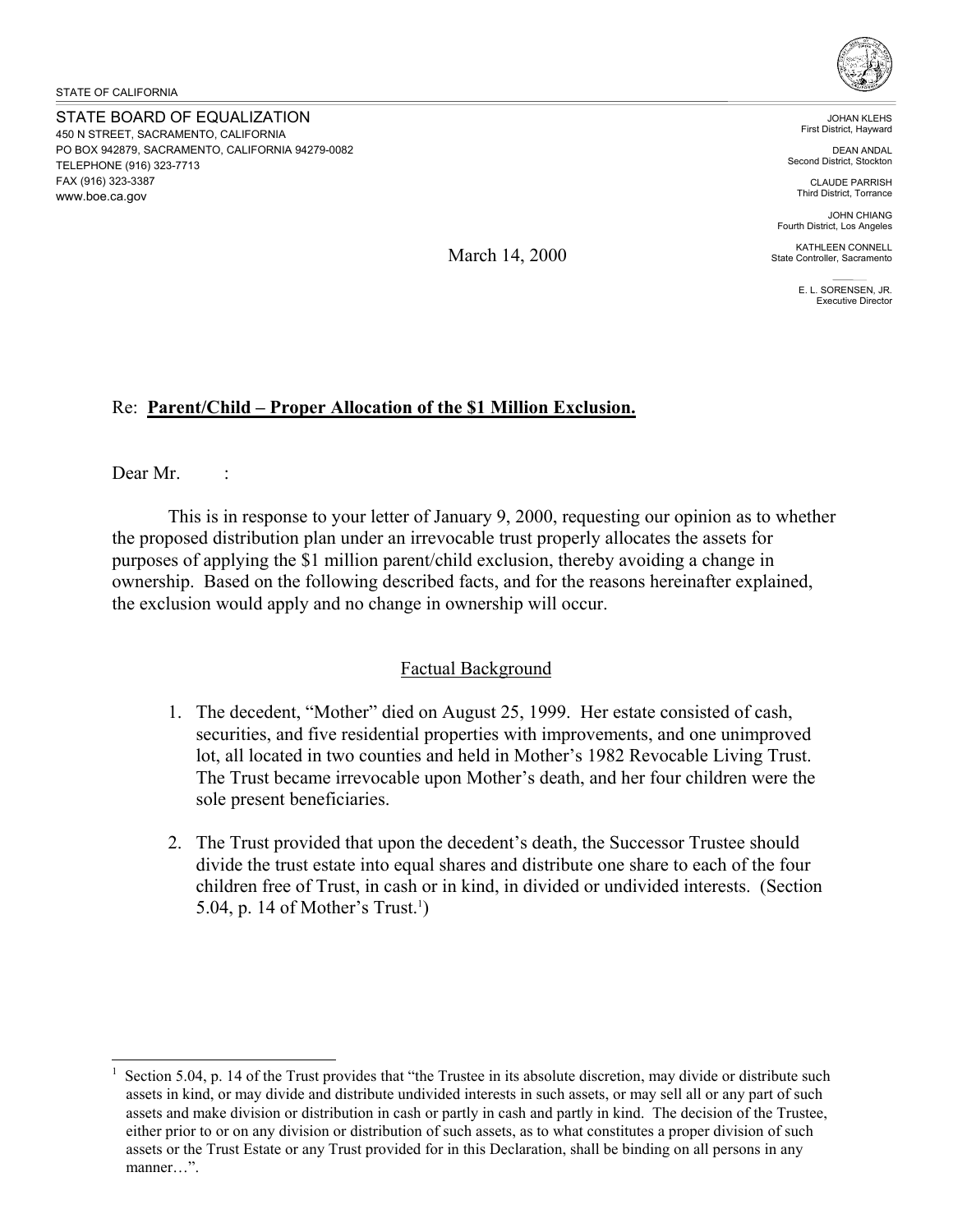- 3. At the time of Mother's death, each of the improved parcels in the Trust Estate had an existing mortgage; only the unimproved lot was free of debt. The entire Trust Estate had a net worth of approximately \$738,698, with the real property valued at approximately \$453,247 and all other property valued at \$497,441, less \$211,990 in debt, taxes, and other costs. Pursuant to the Trust provisions, the Successor Trustee is proposing to distribute approximately \$222,475 net worth of assets to each child, totaling \$889,900. (This amount assumes increases between the net worth on date of death and the net worth on the date of future distribution).
- 4. Before making any distributions however, the Successor Trustee will sell Parcel 4 in order to raise the cash needed. Thereafter, \$222,475, mixed between real property and cash, will be distributed non pro rata to each child. Each share will be funded with unequal interests in the five remaining parcels together with cash and notes, as follows:
	- To M \$216,841 net value in Parcel 3, and \$5,634 in cash;
	- To C \$126,082 net value in Parcel 5, and \$96,393 in cash;
	- To E \$222,475 net value (all in cash and notes)
	- To A \$147,750 net value in Parcel 2, \$35,809 net value in Parcel 1, \$4,500 net value in the undeveloped lot, and \$34,416 in cash.

Each of the parcels, except the unimproved lot will continue to be encumbered by a mortgage.

Your questions are: 1) Will the proposed distribution plan qualify for the parent/child exclusion and avoid change in ownership, assuming timely claims are filed; 2) Would the parent/child exclusion apply to Parcel 4, assuming a timely claim is filed prior to its sale; and 3) Is it acceptable to equalize the children's net shares by considering the outstanding mortgage balances on the properties together with cash or other assets. As explained below, the answer to all three of these questions is yes.

## Law and Analysis

As you are aware, Revenue and Taxation Code<sup>2</sup> section 61 provides that, subject to exceptions not here relevant, "change in ownership, as defined in section 60, includes, but is not limited to: ". .(g) [a]ny interests in real property which vest in persons other than the trustor...when a revocable trust becomes irrevocable."

<sup>&</sup>lt;sup>2</sup> All statutory references are to the Revenue and Taxation Code unless otherwise indicated.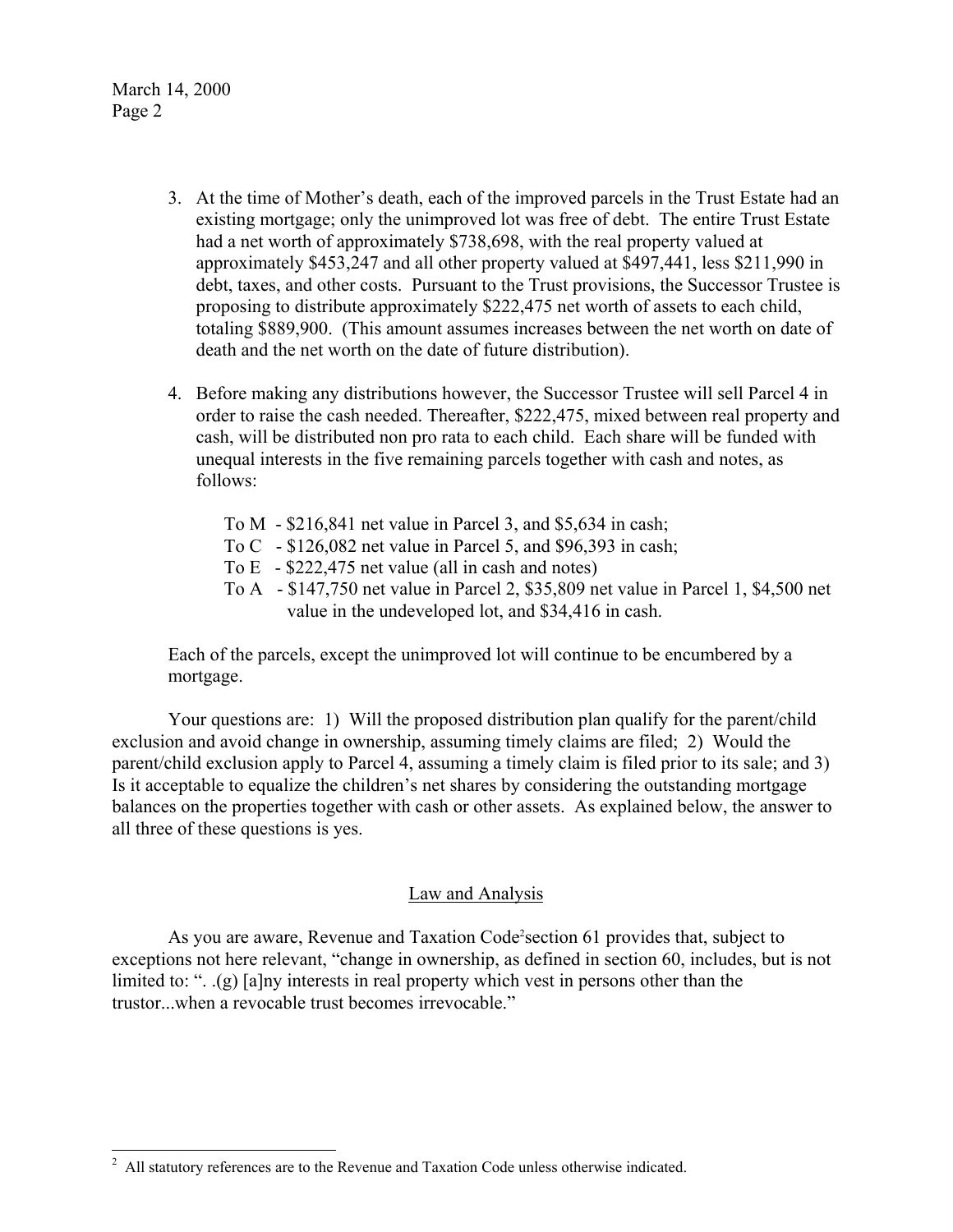The parent/child exclusion (Proposition 58) was added to section 2 subdivision (h) of Article XIIIA of the California Constitution on November 6, 1986. It excludes from change in ownership the purchase or transfer of the principal residence of the transferor between parents and their children, as well as the purchase or transfer of the first \$1 million of the full cash value of all other real property *between parents and their children*. Section 63.1, which implements Proposition 58, also states in subdivision (a)(2) that the exclusion applies to "the purchase or transfer of the first \$1 million of the full cash value of all other real property *between parents and their children*." For purposes of interpreting the exclusion, Section 63.1(c)(1) states that the date of any transfer between parents and their children under a will (or trust) or intestate succession shall be the date of the decedent's death. Applied to the instant case, if the transfers of the six parcels in Mother's Trust qualified under Section 63.1, as transfers between Mother and her four children on the date of death, and if the Trustee's distribution plan merely executes such transfers based on the equal value of each child's beneficial interests received on Mother's death, then no change in ownership will occur.

# **1. Will the distribution plan, allocating equal shares of theTrust real property on a nonpro rata basis among the four children, qualify for the parent/child exclusion and avoid change in ownership, assuming timely claims are filed?**

**Yes**. As we have explained in previous opinions, the property tax consequences of transferring property on a share-and-share-alike basis depend on whether the distribution plan conforms to the beneficiary provisions in the Trust instrument as of the date of death. You rely heavily on a Letter to Assessors No. 91/08, dated January 23, 1991, entitled "*Change in Ownership Consequences of Real Property in an Estate or Trust Distributed on a 'Share and Share Alike' Basis*," which sets forth this position in detail. The discussion in LTA 91/08 makes it clear that where a trustee's statutory powers over the property in an irrevocable trust are not limited by the trust instrument, and the trust instrument requires share-and-share alike distribution to children, no change in ownership occurs upon distribution, unless a trust beneficiary receives property or assets valued in excess of the value of his or her share. Regardless of the mixture of real property and assets constituting the shares ultimately distributed to each, the value of each share is the determining factor. If one sibling receives more value than the others, the result is a transfer from the other siblings to the one with the excess value. This view has been restated on numerous occasions since 1991, most notably in Annotation No. 625.0235 (attached).

The proposed distribution plan in the instant case falls squarely within the parameters of LTA No. 91/08 and Annotation No. 625.0235, in that the language of the Trust directs that all of the property and assets in the estate be distributed to the children on a share-and-share alike basis, and the Trustee's distribution plan executes this instruction by distributing to each child an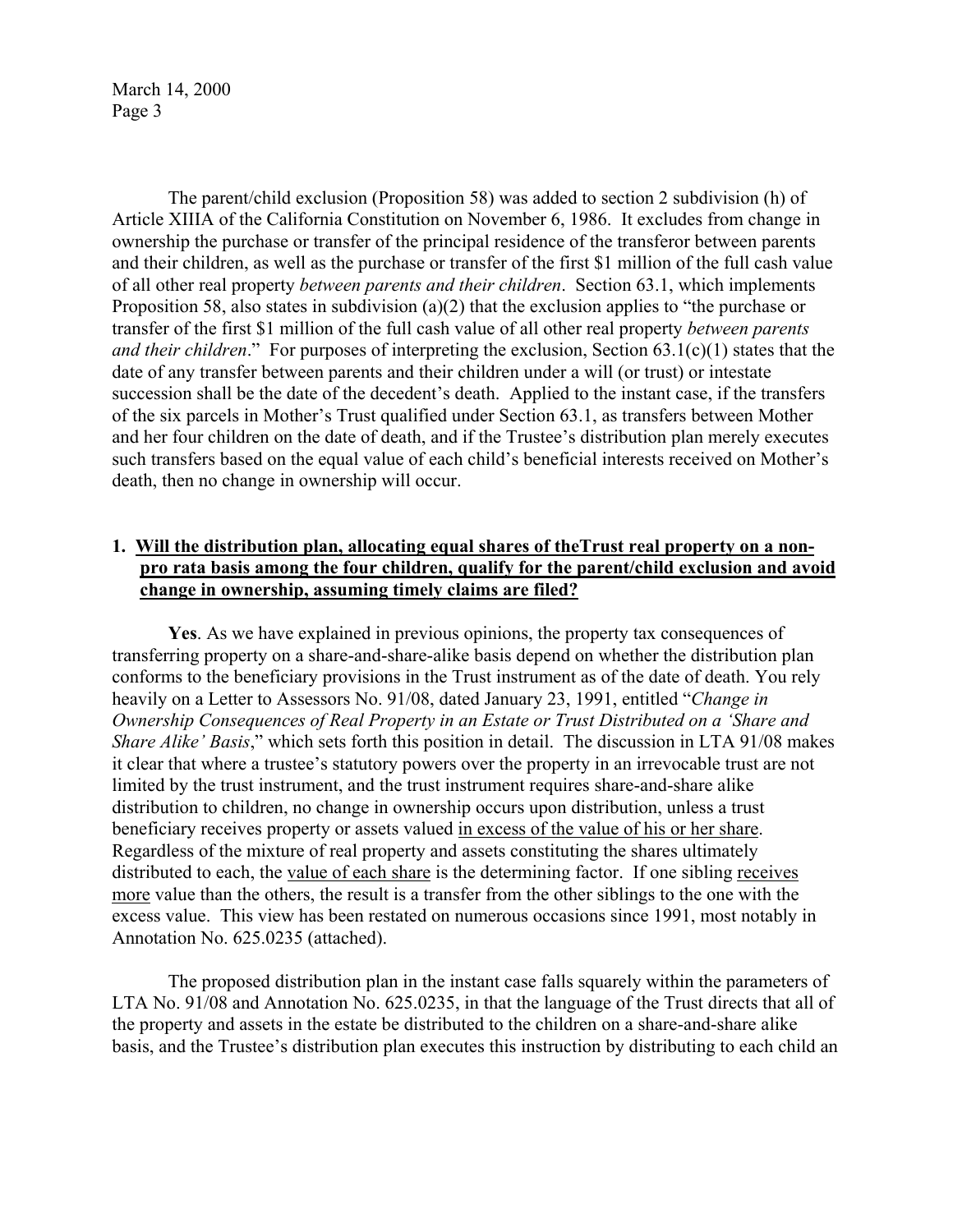*equal share* in the total net worth of the assets. Each child will receive \$222,475 in net worth, mixed between real property and cash, representing one quarter of the total net worth of the Trust Estate. Since each child received one quarter of the Trust Estate on the date of Mother's death (Article 3 of the Trust), and the share to each child will be equivalent on distribution, the result is no sibling-to-sibling transfer.

# **2. Would the parent/child exclusion apply to Parcel 4, assuming a timely claim is filed prior to its sale?**

**Yes**. Equalizing the shares among the children is part of the job of the Trustee. The extent of the powers given to the Trustee to perform this function depends on the language in the Trust instrument. Where the Trust instrument confers on the Trustee broad powers to sell, encumber, lease, distribute, purchase or otherwise have unfettered discretion in dealing with all of the assets in the Trust Estate, then the sale of one parcel in order to gain cash for purposes of equalizing the shares upon distribution is permissible.

The trustee enjoys both the powers conferred by the trust instrument and the broad powers conferred by the provisions of the Probate Code, including Section 16246. Thus, the critical factor is whether the trust instrument limits the trustee's powers to distribute property. As indicated on pages 2-3 of LTA No. 91/08,

"Probate Code Section 16200 provides, in part, that a trustee has not only the powers conferred by the trust instrument but also, except as limited in the trust instrument, the powers conferred by statute. Following Probate Code Section 16200 are a number of provisions conferring express statutory powers on trustees. Among those provisions is Section 16246 which provides:

'The trustee has the power to effect distribution of property and money in divided or undivided interests and to adjust resulting differences in valuation. A distribution in kind may be made pro rata or non-pro rata.'"

Consistent with the broad powers described in Probate Code Section 16246, there are no express limitations Mother's Trust that would prevent the Trustee from selling Parcel 4 in order to equalize the distribution or for any other reason. Rather, Section 4.02 of the Trust provides in part, the following unlimited discretion to the Trustee:

"The Trustee shall with respect to any and all property which may at any time be held by the Trustee pursuant to this Declaration, whether such property constitutes principal or accumulated income of the Trust provided for in this Declaration, have power, exercisable in the Trustee's discretion at any time and from time to time on such terms and in such manner as the Trustee may deem advisable, to: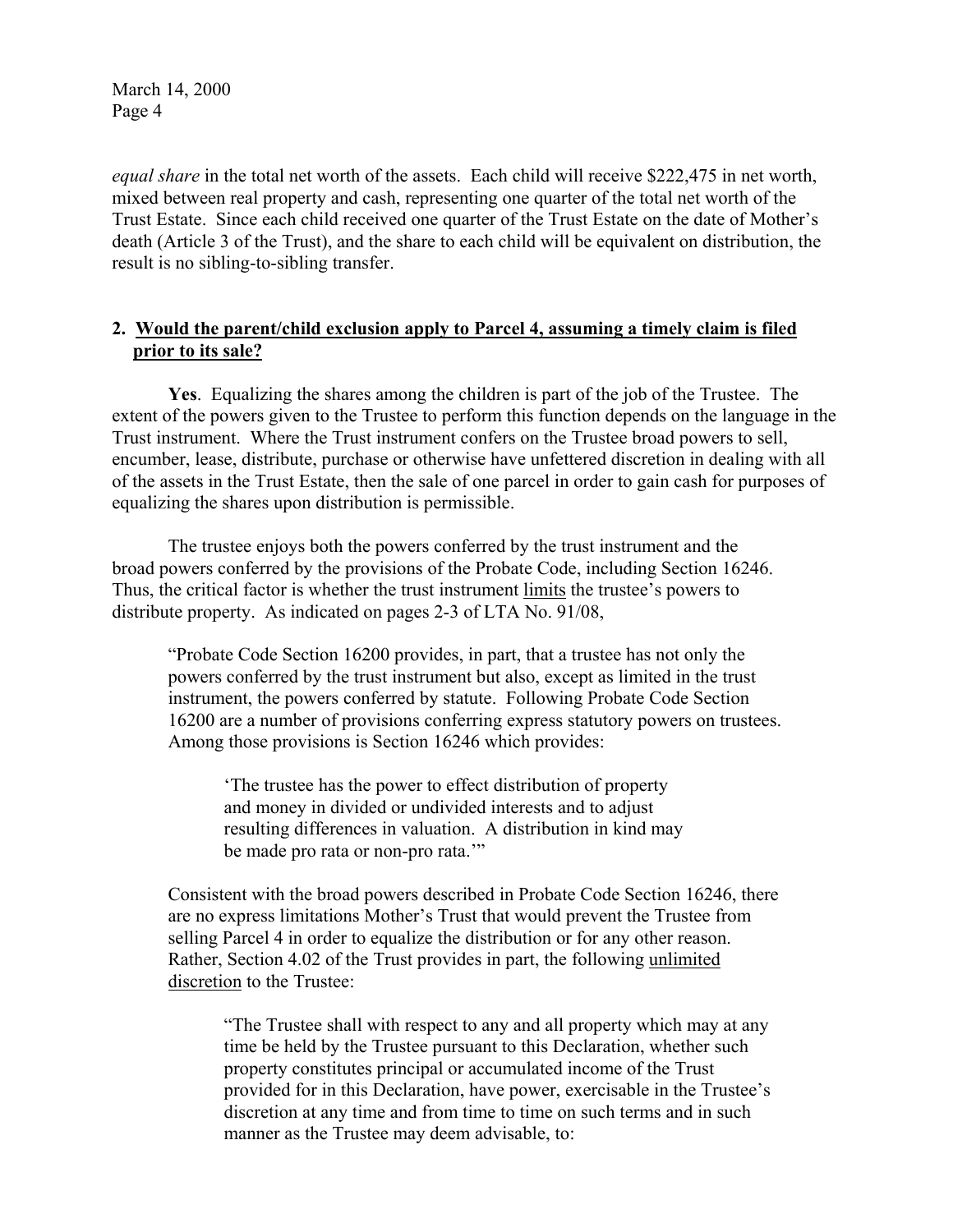(a) Sell, convey, exchange, convert, improve, repair, partition, divide, allot, subdivide, create restrictions, easements or servitudes thereon, manage, operate and control;"

Based on the foregoing provisions, the Trustee's proposed sale of Parcel 4 from Mother's Trust does not prohibit the application of the parent/child exclusion to the transfer of Parcel 4 that occurred on Mother's death. Per the Trust instructions, each of the four children received a one-quarter beneficial interest in Parcel 4 at that time. Assuming a parent/child claim is filed and all of other requirements are met, that transfer will be excluded from change in ownership. If the Trustee then sells Parcel 4 in order to obtain sufficient cash to equalize the net worth of the Trust Estate into four shares (of \$222,475 each) for distribution, there is no sibling-to-sibling transfer or change in ownership, since no child will receive value in excess of the others. Accordingly, the Trustee's proposed sale of Parcel 4 will not trigger a change of ownership as of the date of Mother's death, because the sale and distribution of the proceeds from Parcel 4 is within the Trustee's powers. As such, it constitutes a transfer from Mother to her children "through the medium of an inter vivos...trust" within the meaning of section  $63.1(c)(7)$  and the guidelines of LTA 91/08.

# **3. Is it acceptable to equalize the children's net shares by considering the outstanding mortgage balances on the properties together with cash or other assets?**

**Yes**. Where the Trustee has broad powers as described above, and there is no restriction on that Trustee's authority to encumber or to retain existing encumbrances, no change in ownership results, assuming the Trustee properly considers the value of the encumbrances on the Trust real property make distributions in equal shares.

That the proposed distribution allows the Trustee to calculate the existing mortgages on the parcels in equalizing the net value of the shares to be distributed among the four children, is not a change in ownership and is consistent with advice previously stated. As pointed out in the example in LTA 91/08, where a beneficiary receives real property that is encumbered, the encumbrance must be considered in determining whether a beneficiary has received real property valued in excess of his of her trust share.

In this proposal, no child will receive more than his/her share of the Trust estate. For example, Child A will receive the most real property, (three parcels), two of which are encumbered by existing mortgages. Based on the value of the mortgages at the time of the transfer, A's share of the total Trust Estate will be exactly the same as E's share, that contains only cash and notes with no real property. Accordingly, since the value of each child's share is equal one quarter of the total Trust Estate, there will be no transfer of real property between siblings and thus, no change in ownership.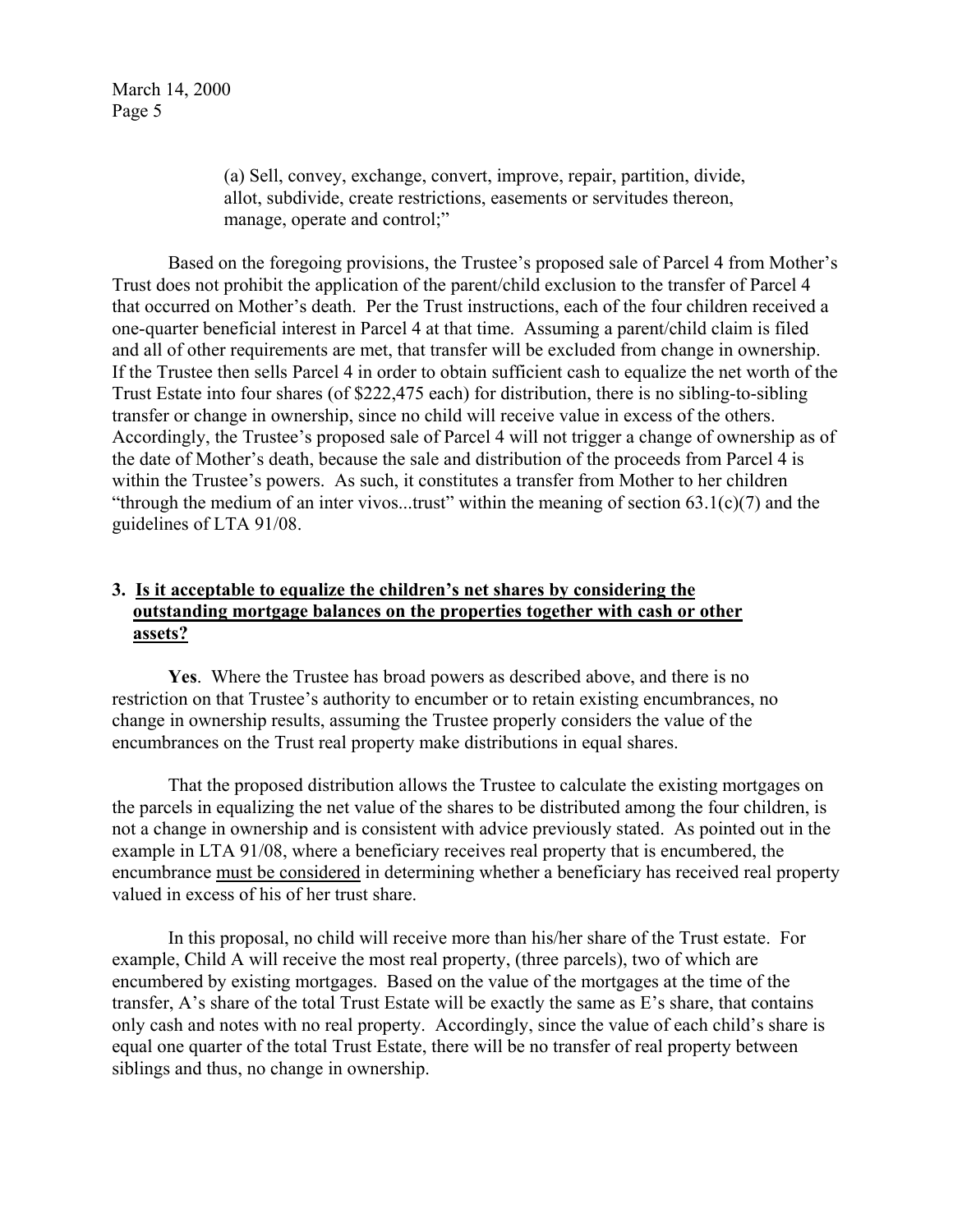The views expressed in this letter are, of course, only advisory in nature. They represent the analysis of the legal staff of the Board based on present law and the facts set forth herein, and are not binding upon any person or entity.

Sincerely,

*/s/ Kristine E. Cazadd* 

Kristine E. Cazadd Senior Tax Counsel

KEC:tr prop/precdnt/parchild/00/04kec

Attachments: LTA No. 91/08, Annotation No. 625.0235

cc: Honorable

County Assessor

Honorable County Assessor

Mr. Dick Johnson, MIC:63 Mr. David Gau, MIC:64 Mr. Charlie Knudsen, MIC:64 Ms. Jennifer Willis, MIC:70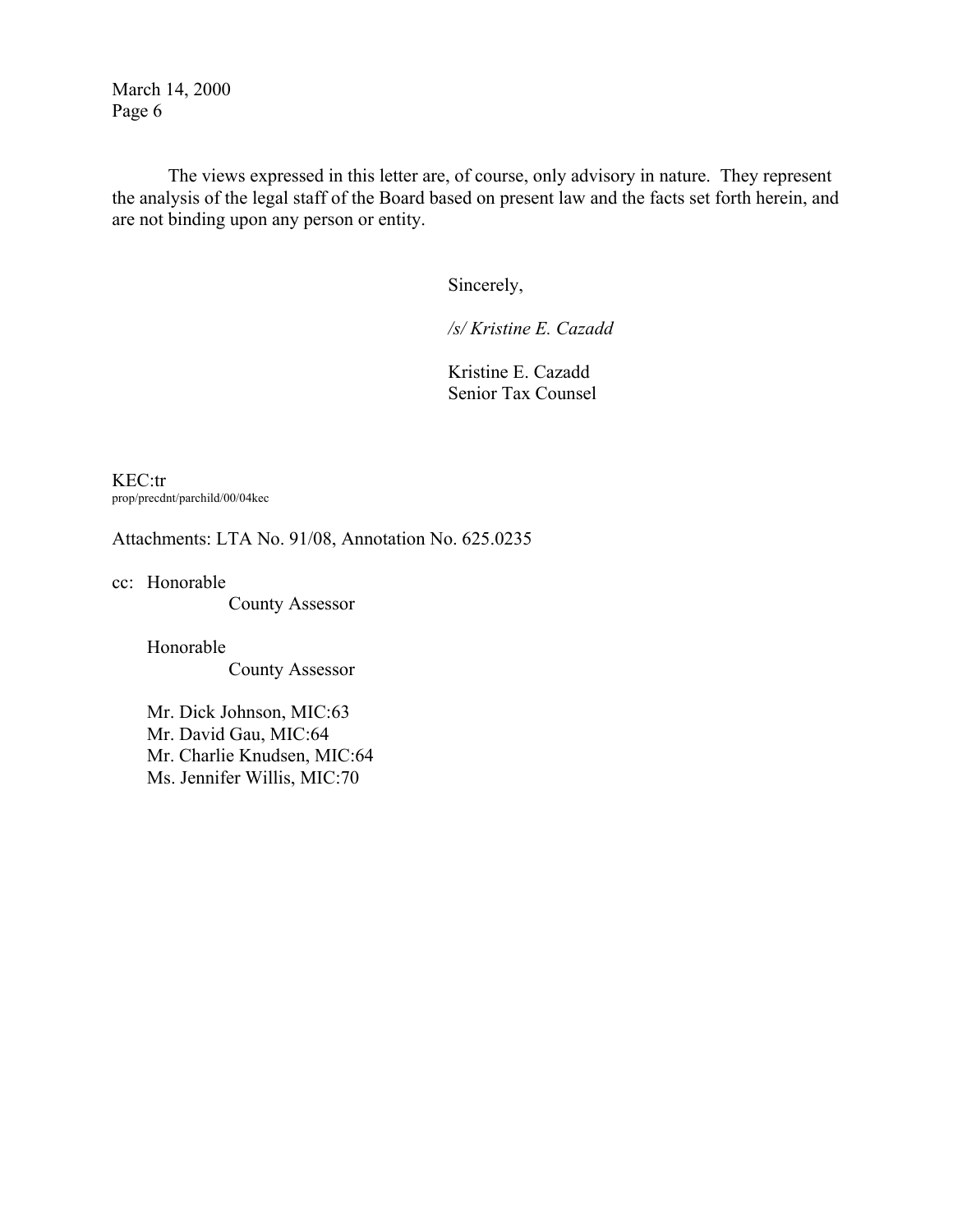# **ANNOTATION**

# **PARENT-CHILD TRANSFER (Add to existing Annotation Nos. 220.0767 and 625.0235)**

**Trusts.** A trust distribution is within the parent-child exclusion where a trustee's statutory powers are not limited by the trust instrument, the trust instrument requires distribution to children in equal shares, and the trustee encumbers the trust real property after the trustor's death for purposes of distributing the real property to one child subject to the encumbrance and cash in an amount equal to the equity in the real property to the other child. **C** 9/10/96, **C 3/14/00.**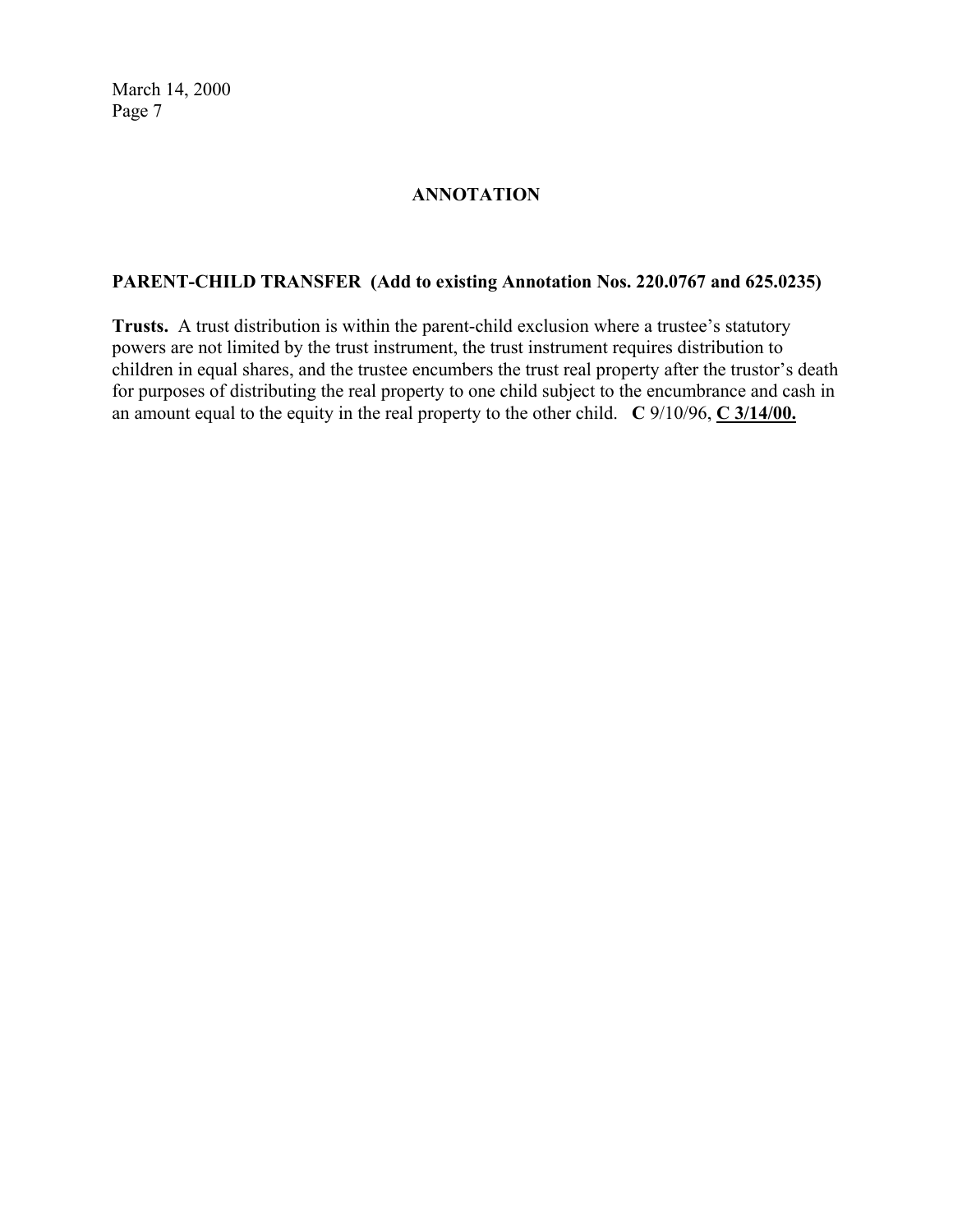STATE OF CALIFORNIA

STATE BOARD OF EQUALIZATION 450 N STREET, SACRAMENTO, CALIFORNIA (PO BOX 942879, SACRAMENTO, CALIFORNIA 94279-0001) TELEPHONE (916) 322-0050 FAX (916)323-338;



**JOHAN KLEk First District, Haywa** 

**DEAN F. ANOAL Second District, Stockton** 

**ERNEST J. ORONENBURG, JR. Third District, San Diego** 

> **BRAD SHERMAN Fourth Oistrict. Los Angeles**

> > **KATHLEEN CONNELL Controller. Sscnmento**

**E. L. SORENSEN. JR. Executive Director** 

Attention: Ms.

### Re: **Pronosition 58 Reassessment Exclusion**

Dear Ms.

This is in response to your letter to me of August 8, 1996 in which you request our opinion as to whether a "change in ownership" for property tax purposes occurred and if so, to what extent under the following facts described in your letter and set forth below. For the reasons stated hereafter, we are of the opinion that no "change in ownership" occurred.

## Factual Background

The decedent died on October 20, 1994. Her estate consisted of cash and her principal residence, all held in the ABC 1993 Family Trust. The decedent resided in the real property with her son prior to her death. The son still resides in the residence.

The Trust provides that following the decedent's death, the Successor Trustee should divide the trust estate into equal shares and distribute one share to each of the decedent's two children, a daughter and a son, free of trust. In the Trust, "trust estate" refers to "the assets listed in Schedule A and to any other property received by the Trustee." Furthermore, the Trust provides that "the Trustee is authorized to allot and make the division or distribution, pro rata or otherwise, in cash or in kind, including undivided interests in any property, or partly including undivided interest in any property, or partly in cash and partly in kind, in the Trustee's discretion." (Art. Sixth, Sec. A, p. 11.) The Trust also provides that the Trustee has the power to "encumber,

September 10, 1996

 $\overline{(\ }$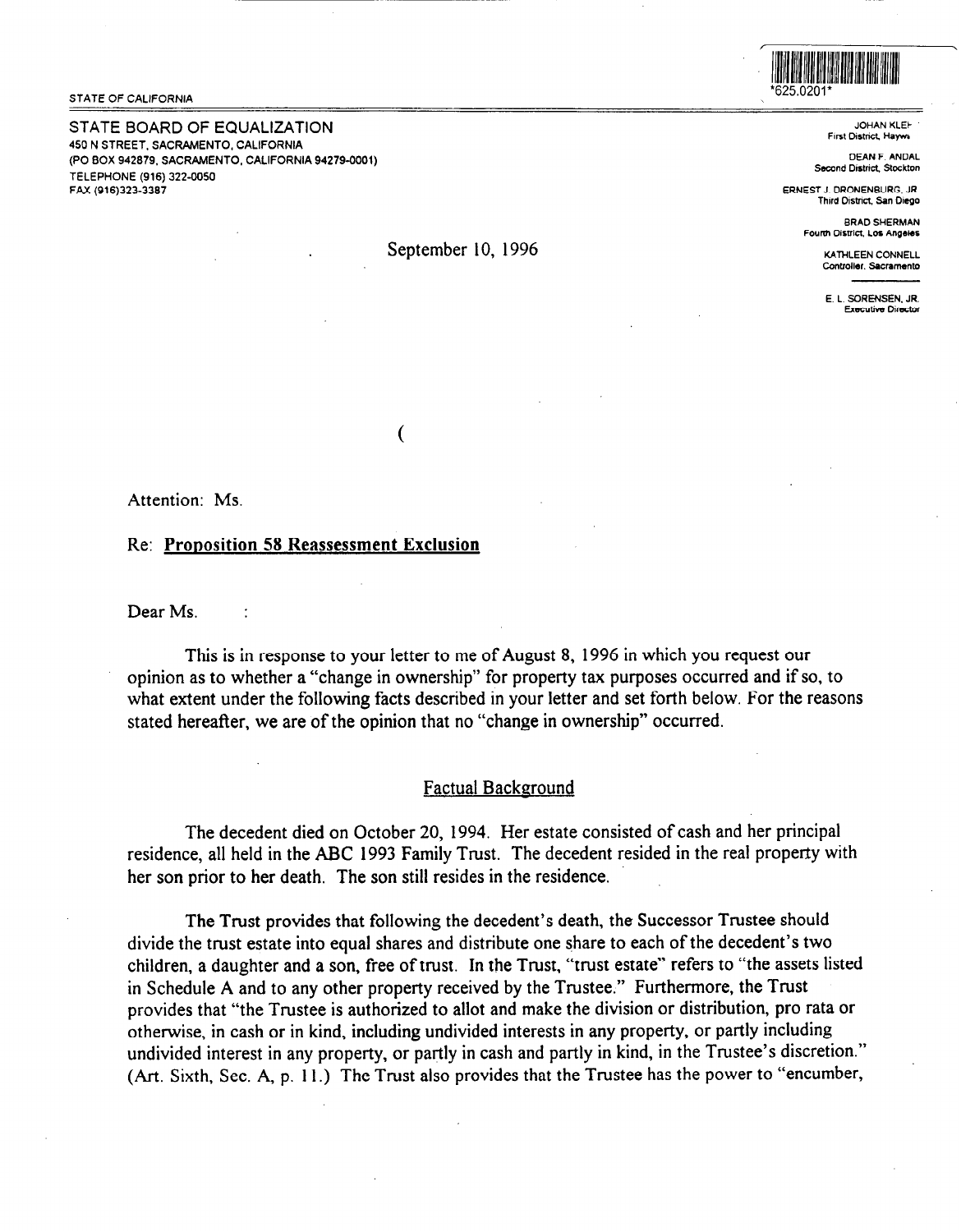mortgage or pledge trust property for a term within or extending beyond the term of the trust in connection with the exercise of any power vested in the Trustee." (Art. Fourth, Sec. G, p. 7.)

The Successor Trustee believed that the Trust estate had a net worth of approximately \$322,000, with the real property valued at approximately \$3 10,000 and all other property valued at \$12,000. Pursuant to the Trust provisions, the Successor Trustee sought to distribute approximately \$161,000 net worth of assets to each child. On April 24, 1995, before making any distributions, the Successor Trustee obtained a loan and Deed of Trust against the Trust real property for \$160,000. The assets of the Trust then consisted of cash, including loan proceeds and the real property encumbered by the Deed of Trust.

On June 2, 1995, the Successor Trustee was ready to distribute the Trust property, and made a non pro rata distribution of \$150,000 of the Trust's cash to decedent's daughter. On June 22, 1995, the Successor Trustee made a non pro rata distribution of the real property to decedent's son individually, subject to the \$160,000 loan and Deed of Trust.

On June 22, 1995, the Successor Trustee executed a proper Claim for Reassessment Exclusion for Transfer Between Parent and Child. He submitted it to the Alameda County Recorder on June 26, 1995.

The Assessor issued a Notice of Supplemental Assessment on January 12, 1996 regarding the reassessment of one-half of the real property after the death of the parent and the distribution of the real property to the decedent's son. The property was previously on the tax roll at \$47,441. The Assessor appraised it at only \$220,000, one-half of which is \$110,000. Thus, the new assessed value is \$133,441. Subtracting the \$47,441 already taxed, the Assessor issued a Supplemental Assessment to the son of \$86,000 and a supplemental tax of 1.2990% thereon, or [\\$1.117.14](https://1.117.14).

The Assessor has indicated that the property was reassessed because "there was not enough money in the trust estate to equally distribute cash to [the daughter]...The Trustee obtained a cash loan to distribute cash to [the daughter] instead of a 50% interest in the above referenced property." .The Assessor relies heavily on a Letter to Assessor dated January 23, 1991, No. 91/08, entitled "Change in Ownership Consequences of Real Property in an Estate or Trust Distributed on a "Share and Share Alike" Basis" (LTA 91/08).

## Law and Analysis

As you are aware, Revenue and Taxation Code' section 60 defines a "change in ownership" as "a transfer of a present interest in real property, including the beneficial use thereof, the value of which is substantially equal to the value of the fee interest."

<sup>&</sup>lt;sup>1</sup> All statutory references are to the Revenue and Taxation Code unless otherwise indicated.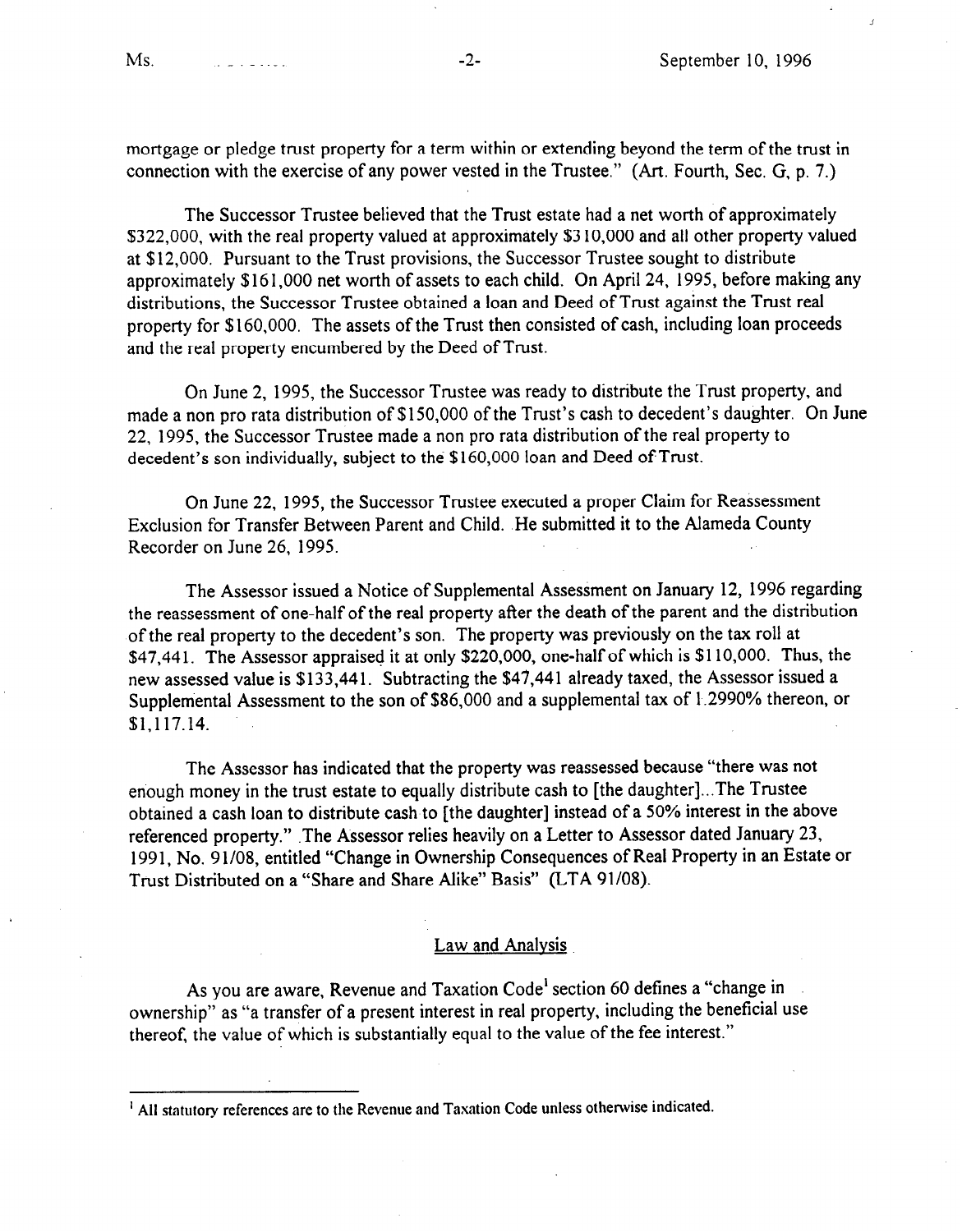Section 61 provides that, subject to exceptions not here relevant, "change in ownership, as defined in section 60, includes, but is not limited to:... $(g)$ [a]ny interests in real property which vest in persons other than the trustor...when a revocable trust becomes irrevocable."

Proposition 58 added subdivision (h) to section 2 of Article XIIIA of the California Constitution. Briefly, subdivision (h) excludes from change in ownership the purchase or transfer of the principal residence of the transferor in the case of the purchase or transfer between parents and their children, It also excludes the purchase or transfer of the first \$1 million of the full cash value of all other real property between parents and their children.

Subdivision (h) is implemented by section  $63.1$ . Section  $63.1(c)(7)$ , in part, defines "transfer" as including any transfer of the present beneficial ownership of property from an eligible transferor to an eligible transferee through the medium of an inter vivos trust. It seems clear, therefore, that if the transfer of the decedent's principal residence to the decedent's son qualifies as a transfer from decedent pursuant to the terms of her intervivos trust, then the transfer qualifies for exclusion from change in ownership under Proposition 58 and section 63.1.

The Board has addressed this issue in its LTA 91/08, a copy of which is attached, which provides in part:

"The key to whether a change in ownership occurs when property is distributed according to a trust on a share and share alike basis is whether the trust instrument limits the trustee's powers to distribute property.

"Probate Code Section 16200 provides, in part, that a trustee has not only the powers conferred by the trust instrument but also, except as limited in the trust instrument, the powers conferred by statute. Following Probate Code Section 16200 are a number of provisions conferring express statutory powers on trustees. Among those provisions is Section 16246 which provides:

'The trustee has the power to effect distribution of property and money in divided or undivided interests and to adjust resulting differences in valuation. A distribution in kind may be made pro rata or non-pro rata.' (Added by Chapter 820 of the Statutes of 1986.).

"The statement 'a distribution in kind may be made pro rata or non-pro rata,' means that the trustee has a choice in how he/she distributes non-cash assets, such as real property. The trustee can either give the beneficiaries common ownership in all the assets of the trust estate (pro rata) or can allocate specific assets to individual beneficiaries (non-pro rata).

"California trust law recognizes that the administration of a trust is governed by the trust instrument. Union Bank and Trust Co. v. McClogan (1948) 84 Cal. App.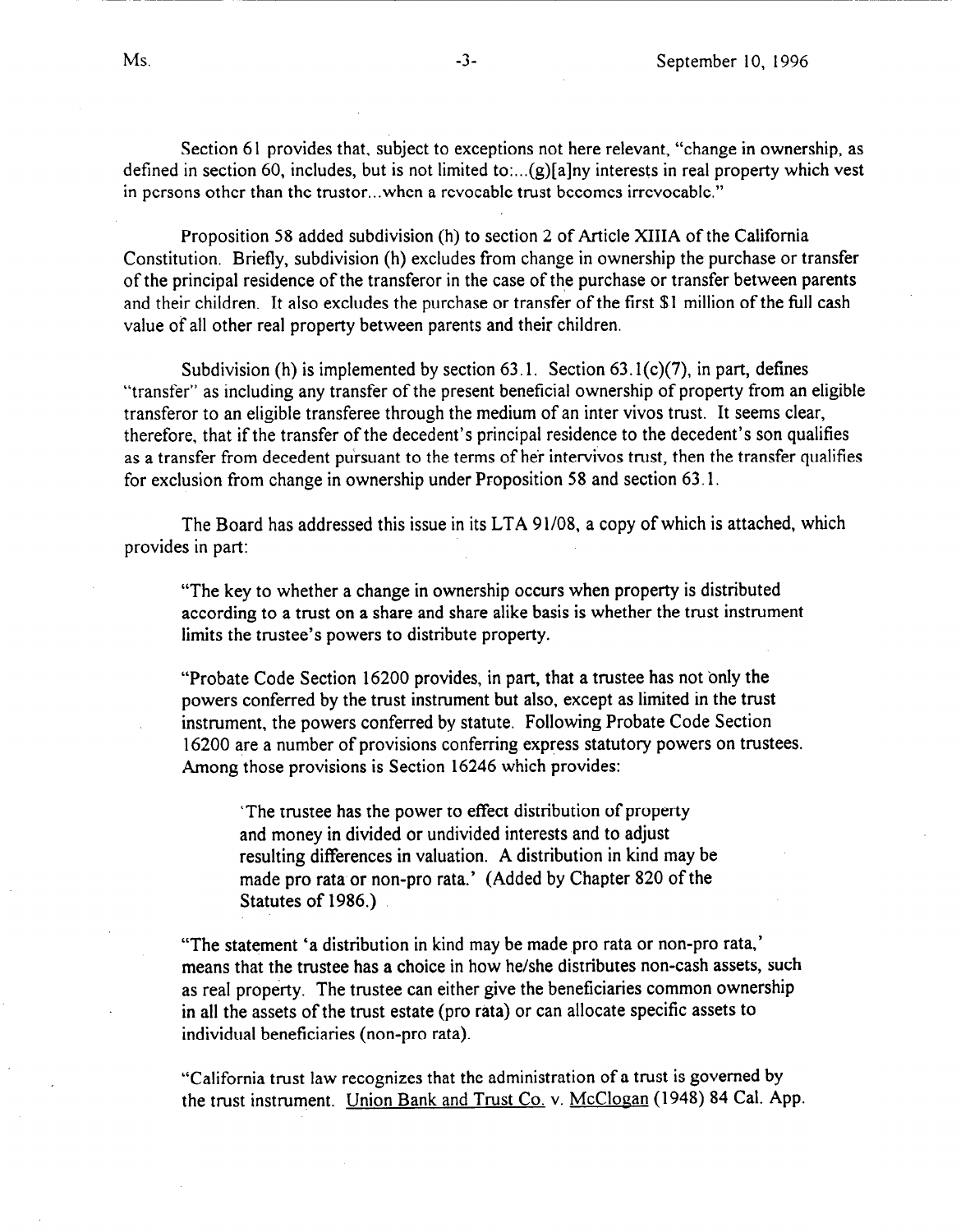2d 208. Thus, where the trust instrument conflicts with statutory power, the instrument controls unless a court, pursuant to Probate Code Section [ 162011, relieves the trustee of the restriction in the instrument. Absent a restriciton in the trust instrument, the trustee enjoys both the powers conferred by the trust instrument and those conferred by the provisions of the Probate Code, including Section 16246.

"Unless the trust instrument specifically states otherwise, the trustee has the power to distribute the trust assets in kind on either a pro rate'or non-pro rata basis. Consequently, property in a trust, where the trustee has the power to distribute trust assets on a share and share alike basis can be treated as a direct transfer from parent to child to the extent that the value of the property does not exceed the value of the stipulated share of trust assets. This is because both statutory and case law recognize that, unless the trust instrument specifically states how the beneficiaries are to share the trust's assets, the trustee has the power to distribute property as he/she wishes. Accordingly, the assessor should recognize these transfers of property as a parent to child transfer, which may qualify for the parent/child exclusion under Section 63.1."

In this case, the Trust does not limit the statutory trustee powers contained in Probate Code sections 16220 through 16249. In fact, as indicated above, Article Sixth, Section A, of the Trust provides for the Trustee's distribution powers similar to but no less broad than those specified in Probate Code section 16246. Also, as indicated above, the Trustee has the power to encumber, mortgage, or pledge trust property for a term within or extending beyond the term of the trust in connection with the exercise of any power vested in the Trustee. This provision is identical to Probate Code section 16228.

It is clear under LTA 91/08 discussed above that where a trustee's powers are as broad as they are in this case and where the trust requires distribution in equal shares, a trustee may distribute a 100 percent interest in a parcel of real property to a beneficiary without triggering a change in ownership as long as the value of the parcel received by the beneficiary doesn't exceed the value of his or her share of the trust property. Thus, where the trust property consists solely of two parcels of real property of equal value and the trust requires distribution in equal shares. to the two children, the trustee may distribute one parcel to one child and one parcel to the other child without causing a change in ownership as long as the trustee's statutory powers are not limited by the trust instrument.

Similarly, if the same trust contained one parcel of real property and cash in an amount equal to the value of the real property, no change in ownership would result from a distribution of the real property to one child and the cash to the other child.

This case is different from the latter example only in that the successor Trustee encumbered the Trust real property in order to distribute the trust estate in equal shares by distributing cash to one child and equity in the principal residence of equal value to the other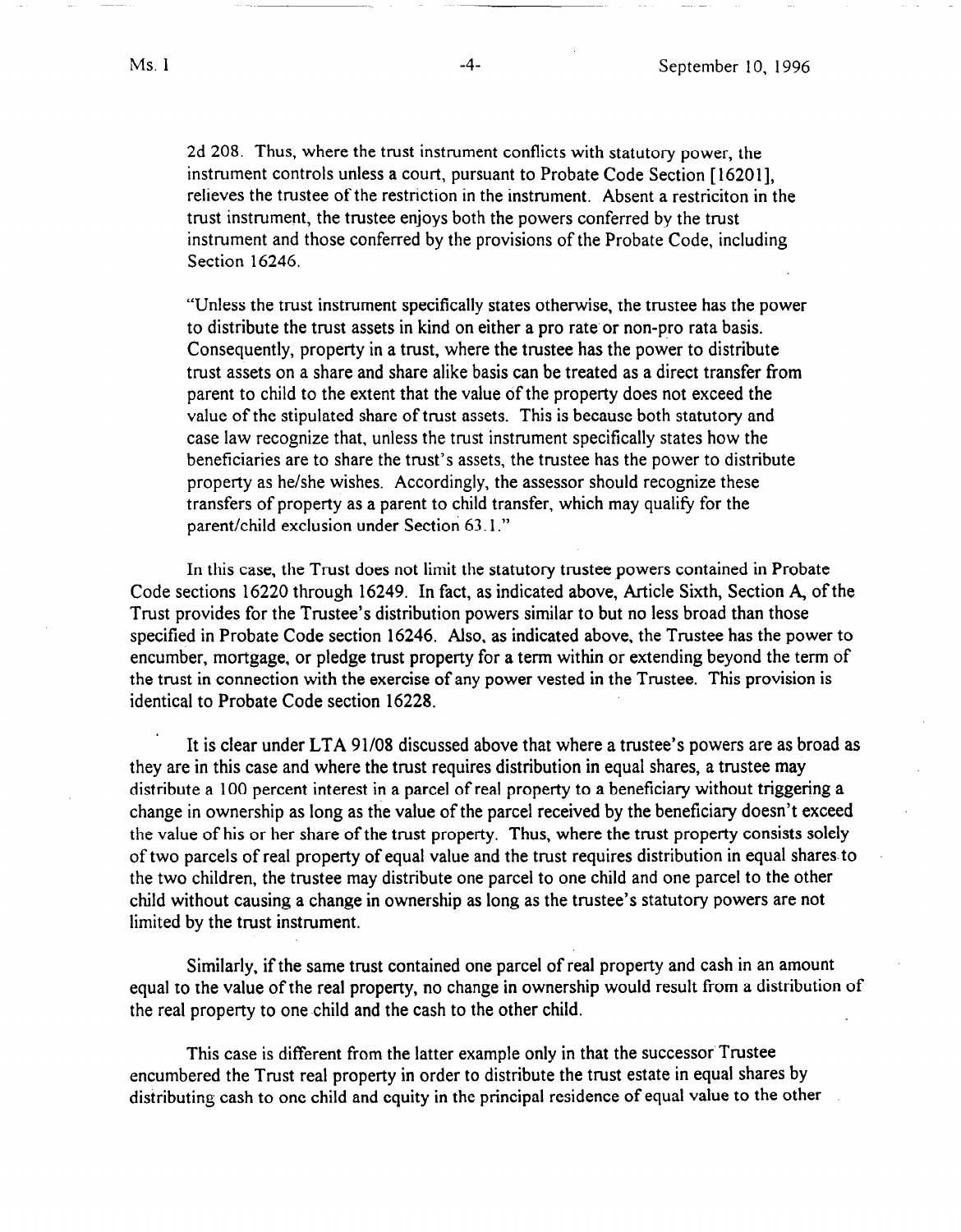child. As indicated above, the Successor Trustee had the power to encumber the real property and to make the non-pro rata distribution. In effect, the Successor Trustee exercised his power to encumber in order to be able to exercise his non pro rata distribution power. The creation of a security interest or the substitution of a trustee under a security instrument, if that occurs, is not a change in ownership (\$62(c)). Accordingly, it is our view that the distribution made by the Successor Trustee in this case does not result in a change of ownership because the distribution of the real property under the Successor Trustee's powers was a transfer from the decedent to her son "through the medium of an inter vivos...trust" within the meaning of section 63.1(c)(7) and the guidelines of LTA 91108. The fact that the assessor valued the real property at an amount less than what the Successor Trustee believed the property was worth for purposes of encumbering the property and distributing the trust estate does not change that result. As LTA 91108 makes clear,where a trustee's statutory powers are not limited by the trust instrument and the trust instrument requires a share and share alike distribution to children, no change in ownership resulting from a transfer between siblings occurs unless a trust beneficiary receives real property valued in excess of the value of his or her share. As pointed out in the example in LTA 91/08, where a beneficiary receives real property which is encumbered, the encumbrance must be considered in determining whether a beneficiary has received real property valued in excess of his of her trust share. In'this case, the son did not receive more than his share of the trust estate and, based on the Assessor's valuation, in fact, received less than his share of the trust estate. Accordingly, there was no transfer of real property between siblings and thus, no change in ownership.

The views expressed in this letter are, of **course,** only advisory in nature. They are not binding upon the assessor of any county.

Our intention is to provide timely, courteous and helpful responses to inquiries such as yours. Suggestions that help us to accomplish this goal are appreciated.

Very truly yours,

Errie 7- Ecisenlane

Eric F. Eisenlauer Senior Tax Counsel

EFE:sao

Attachment

cc: Honorable John N. Scott Alameda County Assessor

Mr. James Speed - MIC:63 Mr. Dick Johnson - MIC:64 Ms. Jennifer Willis - MIC:70 h:\property\precedent\parchild\1996\96016.efe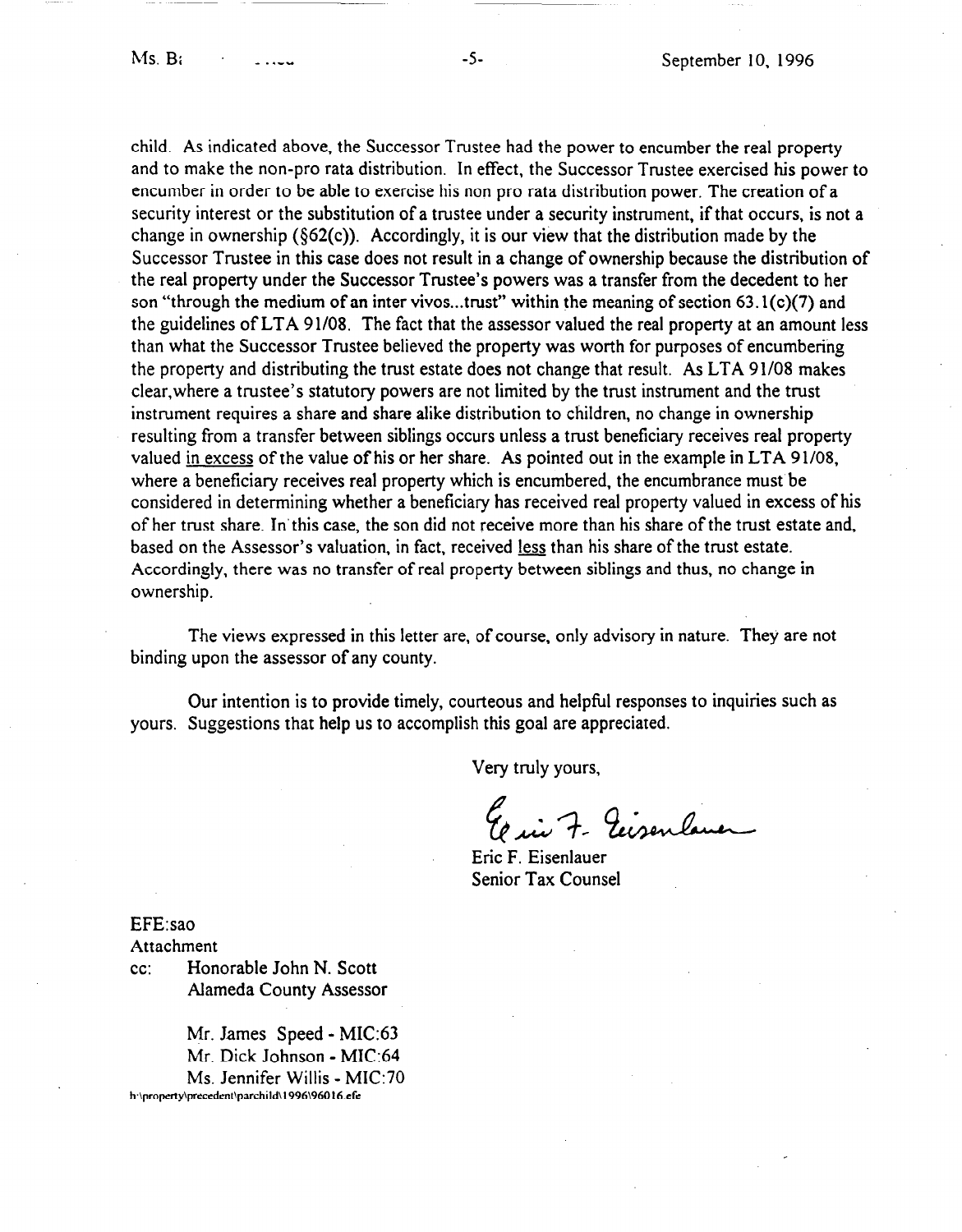

-



**<sup>c</sup>**l-A-l i3OARD OF EQUALIZATION **1020 N C :n. SACRAMENTO, CALIFORNLA (P.O. BO. ~~ 2879, SACRAMENTO, CALIFORNIA 94279-0001) (916) 445-4982** 

**January 23, 1991** 

**BRAD SHERMAV** Second District, Los Angeles **ERNEST**J. ORONENBURG JR. Third District, San Deco MEMBER Fourth District, Los Angeles **GRAY DAVIS** Controller, Sacramento

WILLIAM M. BENNETT **First District, Kentlield** 

> CINDY RAMBO **Executive Director**

No. **91/08 CORRECTIOti** 

**TO COUNTY ASSESSORS:** 

## **CHANGE IN OWNERSHIP CONSEQUENCES OF REAL PROPERTY IN AN ESTATE OR TRUST DISTRIBUTED ON A "SHARE AND SHARE ALIKE" BASIS**

**This letter sets forth the change in ownership consequences of transfers of property from parents to children when property is distributed according to a will or trust and the language of the document directs that the assets**  of the estate or trust be distributed to the children on a "share and share **alike" basis.** 

**Currently, when an estate or trust is to be distributed on a share and**  share alike basis many assessors presume, for property tax purposes, that **the beneficiaries of a trust or the heirs of a will have an equal interest in each and every property owned by the decedent. Consequently, in these counties a change in ownership occurs if any heir or beneficiary obtains an interest in any real property greater than his/her proportional interest in the estate or trust. For example, if property is left to four children and one child is granted a 100 percent interest in the parent's residence, the assessor would have determined that 75 percent of the property interests**  transferred. Using this policy, the percentage of interests transferred **is the amount that the interest in the real property exceeds the proportional interest in the estate.** 

**Our recommendations for the change in ownership consequences of property distributed on a share and share alike basis depend on the provisions of the trust instrument or the will.** 

#### **TRUSTS**

**The key to whether a change in ownership occurs when property is 'distributed according to a trust on a share and share alike basis is whether the trust instrument limits the trustee's powers to distribute property.** 

**Probate Code Section 16200 provides, in part, that a trustee has not only the powers conferred by the trust instrument but also, except as limited in the trust instrument, the powers conferred by statute. Following Probate Code Section 16200 are a number of provisions conferring express statutory powers on trustees. Among those provisions is Section 16246 which provides:**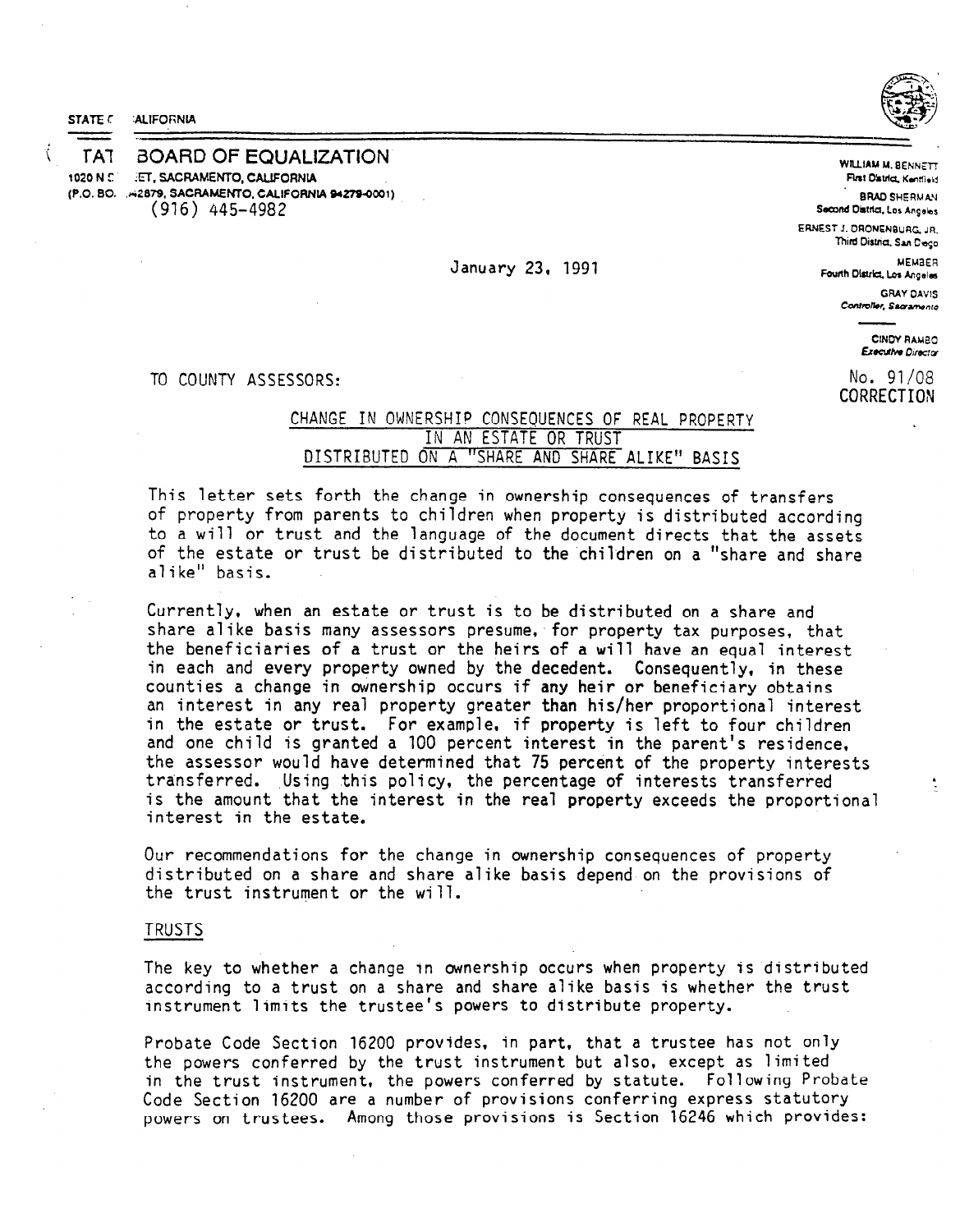**"The trustee has the power to effect distribution of property and money in divided or undivided interests and to adjust resulting differences in valuation. A distribution in kind 'may be made pro rata or non-pro rata." (Added by Chapter 820 of the** Statutes of 1986.)

**The statement "a distribution in kind may be made pro rata or non-pro rata," means that the trustee has a choice in how he/she distributes non-cash assets, such as real property. The trustee can either give the beneficiaries common ownership in all the assets of the trust estate (pro rata) or can allocate specific assets to individual beneficiaries (non-pro rata).** 

**California trust law recognizes that the administration of a trust is governed by the trust instrument. Union Bank and Trust Co. v. McColgan (1948) 84 Cal. App'. 2d 208. Thus, where the trust instrument conflicts with statutory power, the instrument controls unless a court, pursuant to Probate Code Section 1620.1, relieves the trustee of the restriction in the instrument. Absent a restriction in the trust instrument, the trustee enjoys both the powers conferred by the trust instrument and those conferred by the provisions of the Probate Code, including Section 16246.** 

**Unless the trust instrument specifically states otherwise, the trustee has the power to distribute the trust assets in kind on either a pro rata or non-pro rata basis. Consequently, property in a trust, where the trustee has the power to distribute trust assets on a share and share alike basis can be treated as a direct transfer from parent to child to the extent that the value of the property does not exceed the value of the stipulated share of trust assets. This is because both statutory and case law recognize that, unless the trust instrument specifically states how the beneficiaries are to share the trust's assets, the trustee has the power to distribute property as he/she wishes. Accordingly, the assessor should recognize these transfers of property as a parent to child transfer, which may qualify for the parent/child exclusion under Section 63.1.** 

## **Example:**

**A parent leaves a trust estate with a net worth of \$500,000 to his four children on a share and share alike basis. Each chi** Id **is to receive \$125,000 net worth of assets. The trust document does not limit the trustee's power to distribute the trust assets. Accordingly, as provided by Probate Code. Section 16246, the trustee has the power to distribute sole ownership of any asset or a fractional interest in any asset to any of the children.** 

**In distributing the trust, the trustee decides to deed the principal residence, worth \$112,500 and no outstanding loans. to one child. In our view, this would be considered a 100 percent transfer from parent to child which may be excluded from change in ownership under Section 63.1 if a proper claim form is filed. This is because the net worth of the property is under the child's \$125,000 share in the estate.** If **the property had a net worth which was more than \$125,000, a partial change in ownership**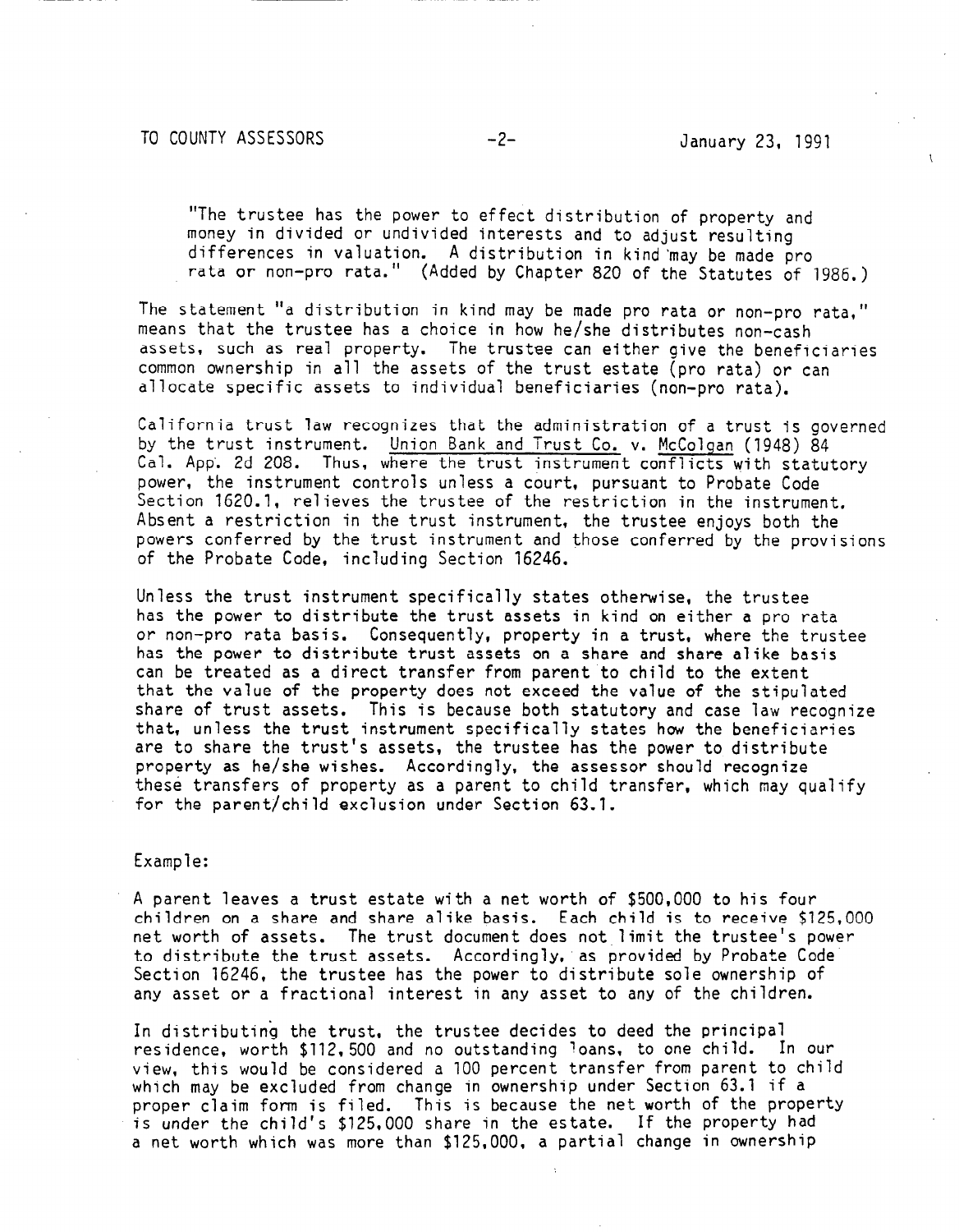**TO COUNTY ASSESSORS -3- January 23, 1991** 

**would have occurred. The following example outlines the procedures for such a situation.** 

If **the trustee deeds another child an investment property, with a market value of \$225,000 and an outstanding mortgage balance of \$50,000 (encumbrances in the property should be considered), then a 28.57 percent reappraisable change in ownership would occur. This is calculated as follows: equity in the property minus child's share of the trust estate divided by the equity in the property (\$175,000 - \$125,000/\$175,000). In this case, the equity in the property that the child receives exceeds his/her proportional share of the trust estate by 28.57 percent.** In **effect, this 28.57 percent interest in the property is a transfer of property between siblings. It does not qualify as a transfer from parent to child since it exceeds the direction that the children share and share alike. Therefore, a 28.57 percent change in ownership of the property has occurred while the remaining 71.43 percent may be excluded from change in ownership according to the provisions of. Section 63.1 of the Revenue and Taxation Code.** 

**In practice, assuming a 1975 factored base year value of \$75,000, the new base year value of the property would be calculated as follows:** 

| 1975 Factored base year value | $5$ 75,000 x 71.43% = \$ 53,572    |
|-------------------------------|------------------------------------|
| 1990 Market value             | $$225,000 \times 28.57\% = 64,282$ |

Value to be enrolled for current roll **\$117,854** 

### **WILLS**

**Whether a change in ownership occurs when a child receives a 100 percent interest in real property from a parent's estate when the estate is distributed according to a will on a share and share alike basis depends on whether the will gives the executor a clear grant of broad discretion to distribute property in kind on a pro rata or non-pro rata basis.** 

**Under the Probate Code provisions applicable to wills, the general rule is that a devise of property to more than one person vests the property**  in them as owners in common. Probate Code Section 6143 provides that unless **a contrary intentfon is indicated in the will, "a devise of property to more than one person vests the property in them as owners in common." See also Estate of Pence (1931) 117 Cal. App. 323, at 331, holding that a devise to more than one person to share and share alike indicates a aift in common. See also Noble'v. Beach (1942) 2lCal. 2d 91, 9.4; and Estate of Russell (1968) 69 Cal. 2d 200, 214-215.** 

**Of course, many wills contain provisions which grant discretion to distribute property in kind on a pro rata or non-pro rata basis or something equivalent. Probate Code Section 6140(a) states that the intention of the testator as expressed in the will controls the legal effect of the dispositions made in the will. In light of this general principle, a clear grant of discretion to distribute the property in kind on a pro rata or non-pro**